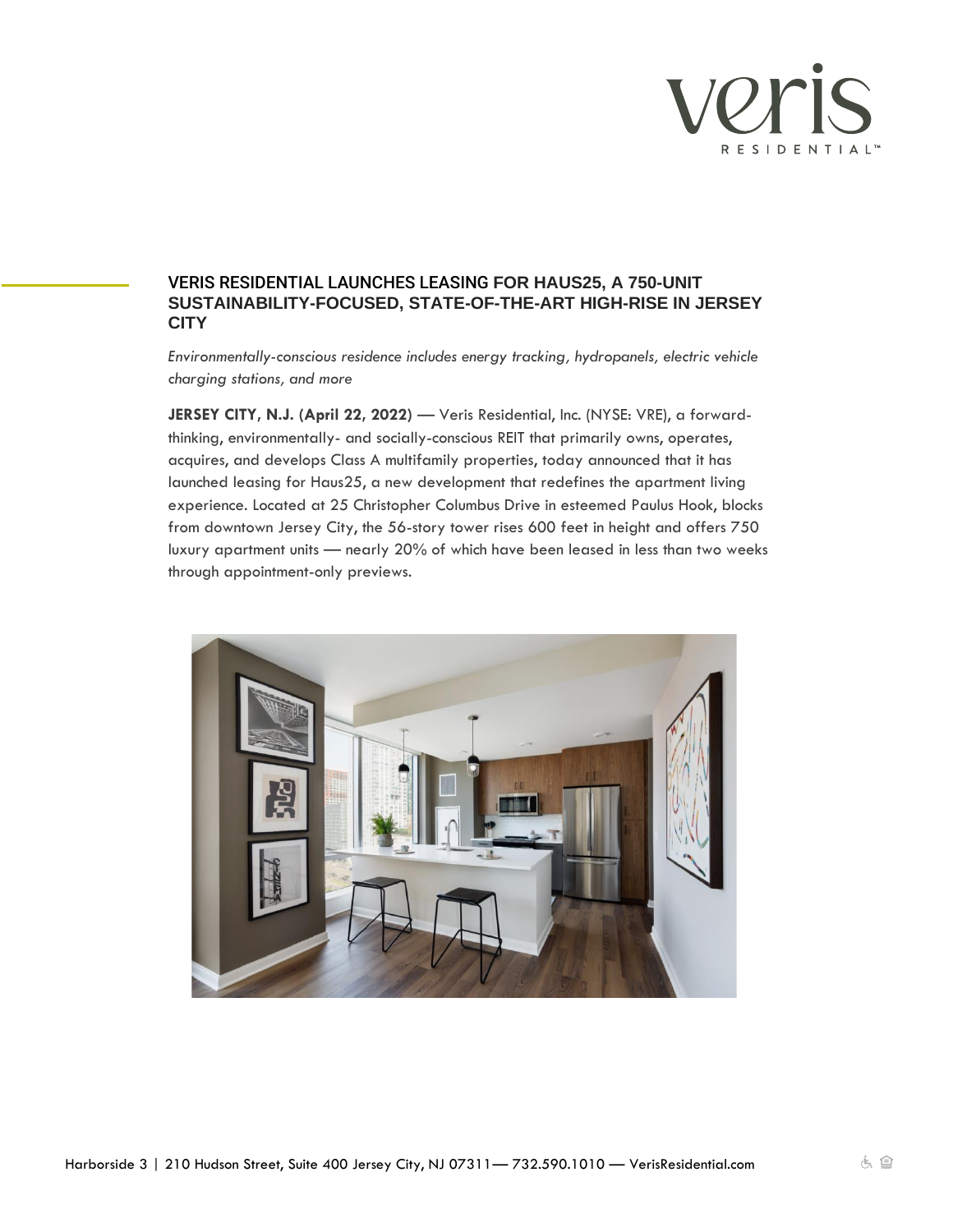

Designed by globally recognized Elkus Manfredi Architects, the building features interiors by award-winning Fogarty Finger and outdoor space landscape architecture by Melillo Bauer Carman. Haus 25 is the first property to deliver for Veris Residential since the company rebranded in December 2021 to reflect the environmentally- and sociallyconscious ethos that underpins its core corporate values, and is designed to achieve LEED Silver certification by the U.S. Green Building Council.

"As we endeavor to redefine the home living experience, Haus25 is the quintessential example of how Veris Residential is outfitting our properties with best-in-class environmentally-friendly design features that meet the lifestyle preferences of residents, while cultivating a true sense of community to enhance their social experience and quality of life," said Mahbod Nia, Chief Executive Officer of Veris Residential. "As the first multifamily property to launch leasing since our rebrand, Haus25 encapsulates our vision and ambitions for the future — to create immersive, responsible, holistically-inspired spaces that align with goals for health, wellness and sustainable living."

As part of Veris Residential's commitment to sustainability, the property is designed to be one of the most water-efficient luxury high-rises of its kind, as evidenced by the implementation of SOURCE hydropanels — an advanced renewable technology that uses solar power to extract net-zero water from the air and distribute it to drinking fountains on the outdoor roof deck. Additionally, Haus25 has installed internal WaterSense labeled fixtures, including toilets and showerheads to optimize water flow, and outside at-curb bioretention swales to collect water that would otherwise become runoff, allowing it to percolate into the soil. Furthermore, Haus25 offers on-site single-stream recycling, as well as recycling for batteries and mercury lamps.

Veris Residential has installed 24 electric vehicle charging stations in the building's on-site parking garage and 375 bike parking spaces within the building. Residents can benefit from utility bill savings via energy-efficient design features such as combined heat and power ("CHP") units that convert natural gas into electricity and heat, and provide on-site energy generation, while reducing greenhouse gas emissions equivalent to 34 automobiles each year. The building also includes a highly efficient central heating and cooling plant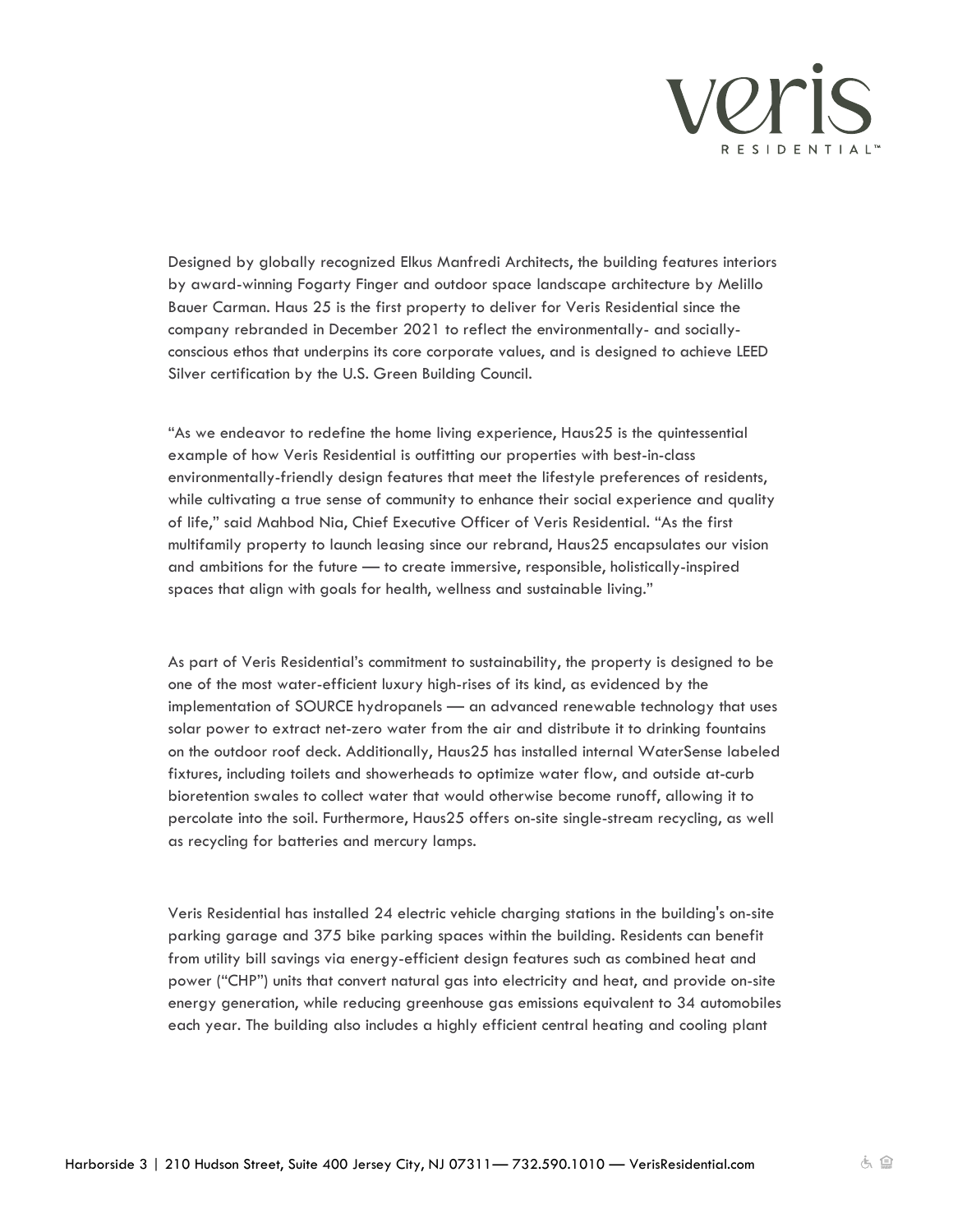

and energy-efficient lighting throughout, as well as elevators that use regenerative braking to reduce electrical demand and improve efficiency. Veris Residential has partnered with Logical Buildings to provide residents with access to an app that shares real-time data on energy usage and carbon footprint.



Haus25 offers studios, one-, two-, and three-bedroom apartment layouts, all of which include kitchens with quartz countertops, full-height backsplashes, and Energy Star stainless steel appliances, as well as bathrooms with Moen, Kohler, and Sterling fixtures. Select residences have private outdoor spaces with spectacular views of the Manhattan skyline